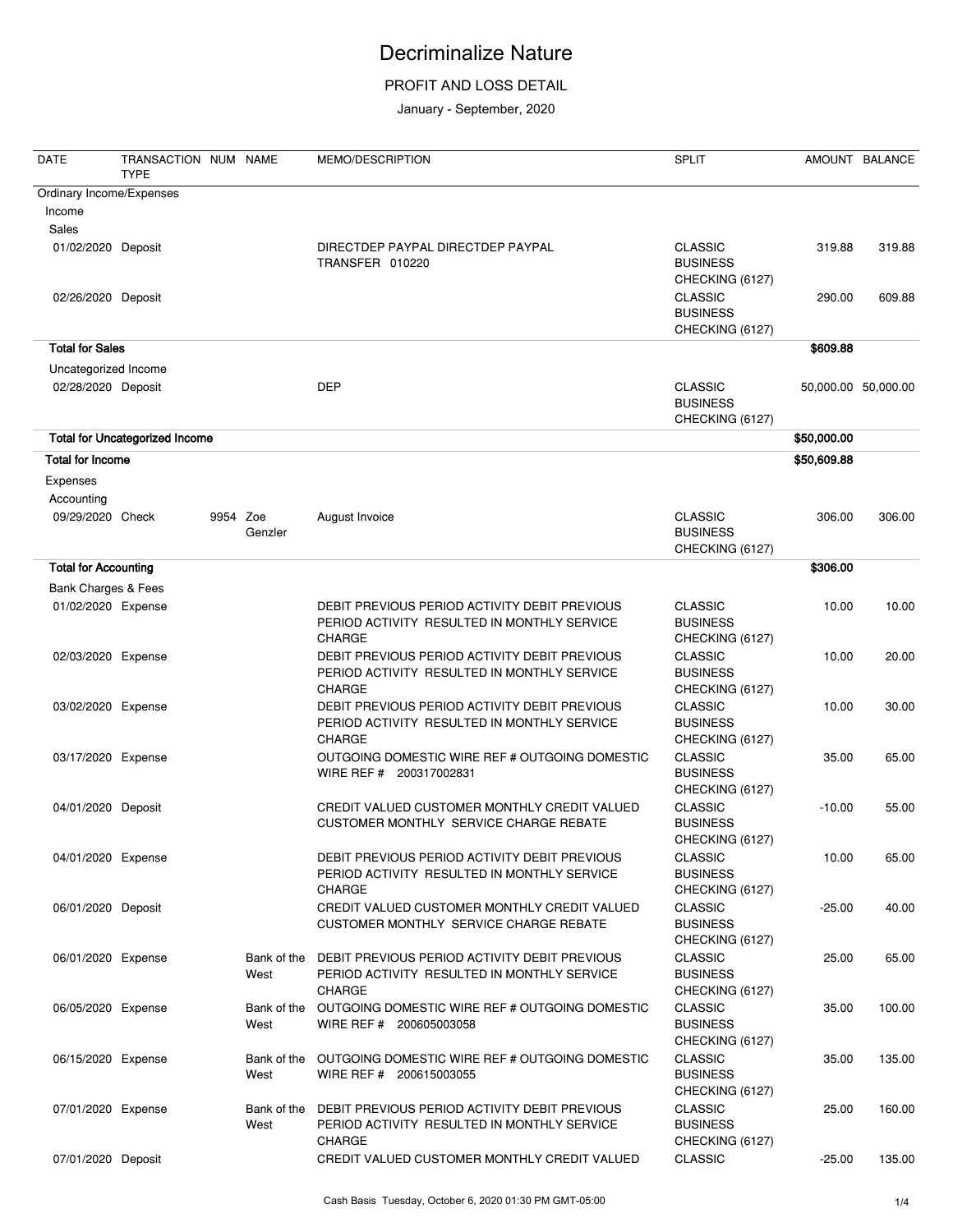### PROFIT AND LOSS DETAIL

| <b>DATE</b>                  | TRANSACTION NUM NAME<br><b>TYPE</b>                          |          |                                 | <b>MEMO/DESCRIPTION</b>                                                                                       | <b>SPLIT</b>                                         |            | AMOUNT BALANCE |
|------------------------------|--------------------------------------------------------------|----------|---------------------------------|---------------------------------------------------------------------------------------------------------------|------------------------------------------------------|------------|----------------|
|                              |                                                              |          |                                 | CUSTOMER MONTHLY SERVICE CHARGE REBATE                                                                        | <b>BUSINESS</b><br>CHECKING (6127)                   |            |                |
| 08/03/2020 Deposit           |                                                              |          |                                 | CREDIT VALUED CUSTOMER MONTHLY CREDIT VALUED<br>CUSTOMER MONTHLY SERVICE CHARGE REBATE                        | <b>CLASSIC</b><br><b>BUSINESS</b><br>CHECKING (6127) | $-25.00$   | 110.00         |
| 08/03/2020 Expense           |                                                              |          | Bank of the<br>West             | DEBIT PREVIOUS PERIOD ACTIVITY DEBIT PREVIOUS<br>PERIOD ACTIVITY RESULTED IN MONTHLY SERVICE<br>CHARGE        | <b>CLASSIC</b><br><b>BUSINESS</b><br>CHECKING (6127) | 25.00      | 135.00         |
| 09/01/2020 Deposit           |                                                              |          |                                 | CREDIT VALUED CUSTOMER MONTHLY CREDIT VALUED<br>CUSTOMER MONTHLY SERVICE CHARGE REBATE                        | <b>CLASSIC</b><br><b>BUSINESS</b><br>CHECKING (6127) | $-25.00$   | 110.00         |
| 09/01/2020 Expense           |                                                              |          | Bank of the<br>West             | DEBIT PREVIOUS PERIOD ACTIVITY DEBIT PREVIOUS<br>PERIOD ACTIVITY RESULTED IN MONTHLY SERVICE<br>CHARGE        | <b>CLASSIC</b><br><b>BUSINESS</b><br>CHECKING (6127) | 25.00      | 135.00         |
|                              | <b>Total for Bank Charges &amp; Fees</b>                     |          |                                 |                                                                                                               |                                                      | \$135.00   |                |
| Bookkeeping                  |                                                              |          |                                 |                                                                                                               |                                                      |            |                |
| 04/07/2020 Check             |                                                              | 9944 Zoe | Genzler                         | 2/1 - 3/31 Invoice Payment                                                                                    | <b>CLASSIC</b><br><b>BUSINESS</b><br>CHECKING (6127) | 1,106.00   | 1,106.00       |
| 06/02/2020 Check             |                                                              | 9947 Zoe | Genzler                         | <b>CHECK 9947</b>                                                                                             | <b>CLASSIC</b><br><b>BUSINESS</b><br>CHECKING (6127) | 440.00     | 1,546.00       |
| 07/31/2020 Check             |                                                              | 9927 Zoe | Genzler                         | CHECK 9927 - Invoice 7/20/20                                                                                  | <b>CLASSIC</b><br><b>BUSINESS</b><br>CHECKING (6127) | 860.00     | 2,406.00       |
| <b>Total for Bookkeeping</b> |                                                              |          |                                 |                                                                                                               |                                                      | \$2,406.00 |                |
| Local Support Efforts        |                                                              |          |                                 |                                                                                                               |                                                      |            |                |
| 05/06/2020 Check             |                                                              |          |                                 | 9923 Spearitwurx CHECK 9923 - Spearitwurx                                                                     | <b>CLASSIC</b><br><b>BUSINESS</b><br>CHECKING (6127) | 2,500.00   | 2,500.00       |
| 06/05/2020 Expense           |                                                              |          | <b>The</b><br>Huichol<br>Center | DEBIT REFERENCE # 200605003058 DEBIT REFERENCE #<br>200605003058 WIRE DEBIT SENDING BANK REFERENCE #<br>12215 | <b>CLASSIC</b><br><b>BUSINESS</b><br>CHECKING (6127) | 2,000.00   | 4,500.00       |
| 08/11/2020 Check             |                                                              | 9929     | Mama<br>Ayana                   | Detroit Registration fee and donation                                                                         | <b>CLASSIC</b><br><b>BUSINESS</b><br>CHECKING (6127) | 2,000.00   | 6,500.00       |
|                              | <b>Total for Local Support Efforts</b>                       |          |                                 |                                                                                                               |                                                      | \$6,500.00 |                |
|                              | Marketing and Promotions (to local efforts)                  |          |                                 |                                                                                                               |                                                      |            |                |
| 08/18/2020 Check             |                                                              |          |                                 | 9930 Metadesign CHECK 9930                                                                                    | <b>CLASSIC</b><br><b>BUSINESS</b><br>CHECKING (6127) | 179.00     | 179.00         |
|                              | Total for Marketing and Promotions (to local efforts)        |          |                                 |                                                                                                               |                                                      | \$179.00   |                |
|                              | Marketing and Promotions in support of Nat. Mvmt - 501(c)(3) |          |                                 |                                                                                                               |                                                      |            |                |
| 04/21/2020 Check             |                                                              |          |                                 | 9946 Metadesign CHECK 9946 for Invoice 1798                                                                   | <b>CLASSIC</b><br><b>BUSINESS</b><br>CHECKING (6127) | 1,074.00   | 1,074.00       |
| 07/20/2020 Check             |                                                              |          |                                 | 9925 Metadesign #1835 July Hosting                                                                            | <b>CLASSIC</b><br><b>BUSINESS</b><br>CHECKING (6127) | 179.00     | 1,253.00       |
| 09/21/2020 Check             |                                                              |          |                                 | 9949 Metadesign CHECK 9949                                                                                    | <b>CLASSIC</b><br><b>BUSINESS</b><br>CHECKING (6127) | 179.00     | 1,432.00       |
|                              |                                                              |          |                                 | Total for Marketing and Promotions in support of Nat. Mvmt - 501(c)(3)                                        |                                                      | \$1,432.00 |                |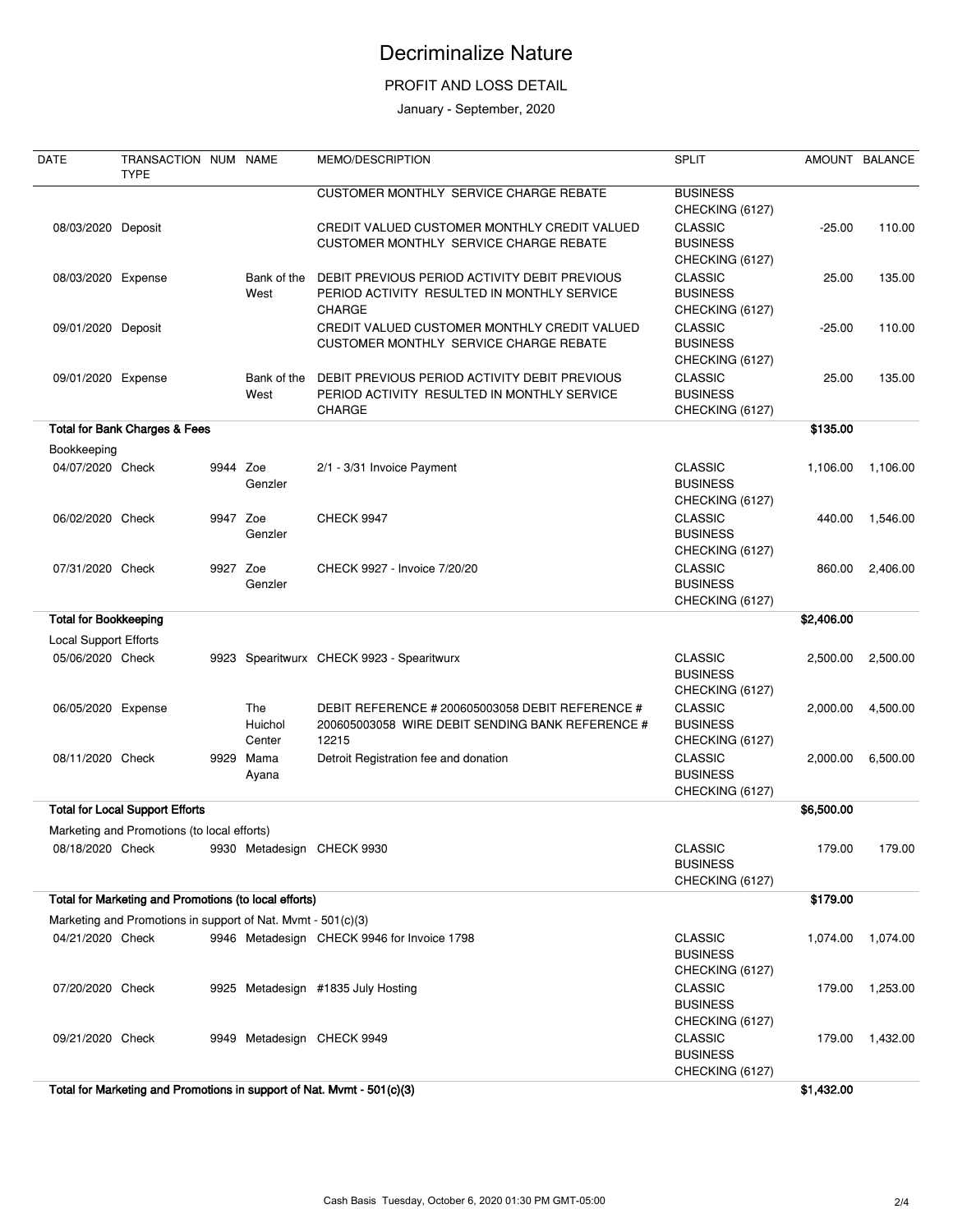### PROFIT AND LOSS DETAIL

| <b>DATE</b>                   | TRANSACTION NUM NAME<br><b>TYPE</b>                            |         |                                      | MEMO/DESCRIPTION                                                                                              | <b>SPLIT</b>                                         |            | AMOUNT BALANCE    |
|-------------------------------|----------------------------------------------------------------|---------|--------------------------------------|---------------------------------------------------------------------------------------------------------------|------------------------------------------------------|------------|-------------------|
|                               | National Outreach Coordination/Communications                  |         |                                      |                                                                                                               |                                                      |            |                   |
| 04/03/2020 Check              |                                                                |         | 9943 Kimberley<br>Adams              | Payment of Remaining Invoice Balance                                                                          | <b>CLASSIC</b><br><b>BUSINESS</b><br>CHECKING (6127) | 551.92     | 551.92            |
| 04/14/2020 Check              |                                                                | 9941    | Larry<br><b>Norris</b>               | Consulting Fee from 3/22/19 event                                                                             | <b>CLASSIC</b><br><b>BUSINESS</b><br>CHECKING (6127) | 472.12     | 1,024.04          |
| 04/17/2020 Check              |                                                                |         | 9940 Katie<br>Stone                  | Consulting Fee from 3/22/2019                                                                                 | <b>CLASSIC</b><br><b>BUSINESS</b><br>CHECKING (6127) | 1,116.00   | 2,140.04          |
| 06/15/2020 Expense            |                                                                |         | Larry<br>Norris                      | DEBIT REFERENCE # 200615003055 DEBIT REFERENCE #<br>200615003055 WIRE DEBIT SENDING BANK REFERENCE #<br>12651 | <b>CLASSIC</b><br><b>BUSINESS</b><br>CHECKING (6127) | 1,500.00   | 3,640.04          |
| 07/20/2020 Check              |                                                                |         | 9926 Larry<br>Norris                 | July Work Pay                                                                                                 | <b>CLASSIC</b><br><b>BUSINESS</b><br>CHECKING (6127) | 1,500.00   | 5,140.04          |
| 09/09/2020 Check              |                                                                |         | 9948 Larry<br><b>Norris</b>          | Sept Stipend                                                                                                  | <b>CLASSIC</b><br><b>BUSINESS</b><br>CHECKING (6127) | 1,500.00   | 6,640.04          |
|                               | <b>Total for National Outreach Coordination/Communications</b> |         |                                      |                                                                                                               |                                                      | \$6,640.04 |                   |
| <b>Rent Expense</b>           |                                                                |         |                                      |                                                                                                               |                                                      |            |                   |
| 02/20/2020 Check              |                                                                |         | 9936 3007<br>Telegraph<br>LLC        | <b>CHECK 9936</b>                                                                                             | <b>CLASSIC</b><br><b>BUSINESS</b><br>CHECKING (6127) | 750.00     | 750.00            |
| 03/09/2020 Check              |                                                                |         | 9938 3007<br>Telegraph<br><b>LLC</b> | <b>CHECK 9938</b>                                                                                             | <b>CLASSIC</b><br><b>BUSINESS</b><br>CHECKING (6127) | 375.00     | 1,125.00          |
| 04/03/2020 Check              |                                                                |         | 9945 3007<br>Telegraph<br><b>LLC</b> | April Office Rent                                                                                             | <b>CLASSIC</b><br><b>BUSINESS</b><br>CHECKING (6127) | 375.00     | 1,500.00          |
| <b>Total for Rent Expense</b> |                                                                |         |                                      |                                                                                                               |                                                      | \$1,500.00 |                   |
|                               | Repayment DN Debt Needed to Create National Effort             |         |                                      |                                                                                                               |                                                      |            |                   |
| 01/08/2020 Check              |                                                                | 9903    |                                      | <b>CHECK 9903</b>                                                                                             | <b>CLASSIC</b><br><b>BUSINESS</b><br>CHECKING (6127) | 1,380.00   | 1,380.00          |
| 01/10/2020 Check              |                                                                | 9902    |                                      | <b>CHECK 9902</b>                                                                                             | <b>CLASSIC</b><br><b>BUSINESS</b><br>CHECKING (6127) |            | 1,101.63 2,481.63 |
| 03/02/2020 Check              |                                                                |         | 9937 Emiliano<br>Plazola             | <b>CHECK 9937</b>                                                                                             | <b>CLASSIC</b><br><b>BUSINESS</b><br>CHECKING (6127) | 454.93     | 2,936.56          |
| 03/23/2020 Check              |                                                                |         | 9939 Kimberly<br>Adams               | <b>CHECK 9939</b>                                                                                             | <b>CLASSIC</b><br><b>BUSINESS</b><br>CHECKING (6127) | 403.03     | 3,339.59          |
| 04/20/2020 Check              |                                                                |         | 9934 Dr. Gary<br>Kono                | Pizza for May Event, Starter for Bank Account                                                                 | <b>CLASSIC</b><br><b>BUSINESS</b><br>CHECKING (6127) | 554.73     | 3,894.32          |
|                               | Total for Repayment DN Debt Needed to Create National Effort   |         |                                      |                                                                                                               |                                                      | \$3,894.32 |                   |
|                               | Support of DN Portland Local Efforts                           |         |                                      |                                                                                                               |                                                      |            |                   |
| 03/17/2020 Expense            |                                                                |         | Portland<br><b>DN</b>                | DEBIT REFERENCE # 200317002831 DEBIT REFERENCE #<br>200317002831 WIRE DEBIT SENDING BANK REFERENCE #<br>8208  | <b>CLASSIC</b><br><b>BUSINESS</b><br>CHECKING (6127) | 2,500.00   | 2,500.00          |
|                               | <b>Total for Support of DN Portland Local Efforts</b>          |         |                                      |                                                                                                               |                                                      | \$2,500.00 |                   |
| <b>Taxes &amp; Licenses</b>   |                                                                |         |                                      |                                                                                                               |                                                      |            |                   |
| 07/03/2020 Check              |                                                                | 9935 US | Treasury                             | <b>CHECK 9935</b>                                                                                             | <b>CLASSIC</b><br><b>BUSINESS</b><br>CHECKING (6127) | 600.00     | 600.00            |